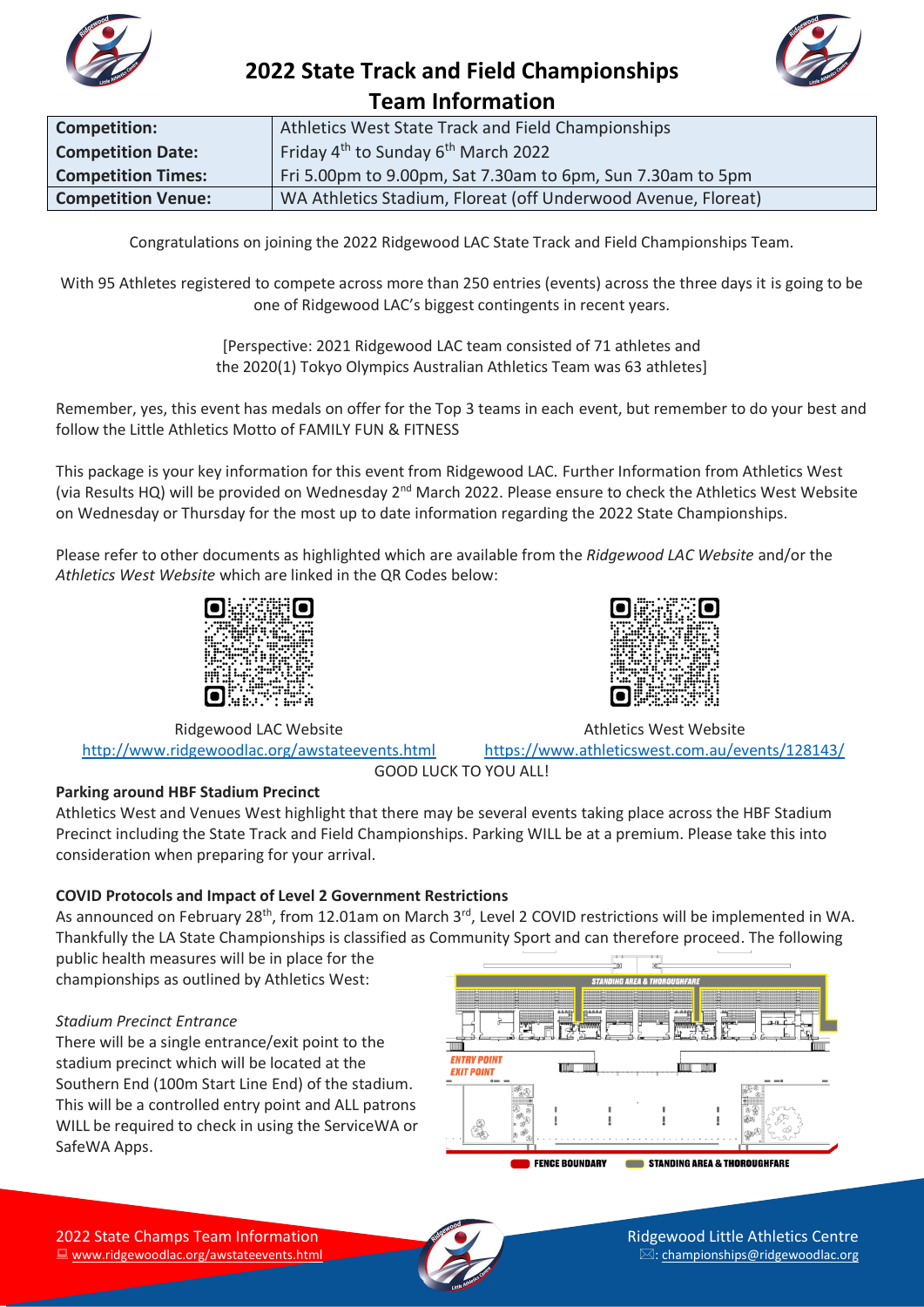



# *Attendees*

Other than the Child's Parent or Guardian (max 2 adults), no spectators will be allowed at the event as outlined by the Government's Level 2 Public Health Measures. No one else will be admitted to the WA Athletics Stadium unless they are:

- A nominated Key Official or Team Manager.
- An accredited coach with a participating athlete who has applied via the supplied online form. The form must be submitted prior to the start of the Championships. COACH LINK: <https://forms.gle/4VvuW6Wk3q61wMEJ9>
- A parent who will not be arriving with the child, but is either, completing a parent roster duty OR submitted a request to enter the venue earlier or later than your child. PARENT LINK: <https://forms.gle/qPwUCyMEE48W78Xc8>

Athletics West would like to encourage parents to not bring siblings unless unavoidable. If attending, siblings must enter with their Parent or Guardian, and follow all the outlined Public Health Measures.

# *Stadium Grandstand*

The 2sqm rule will be in effect throughout the WA Athletics Stadium. The Grandstand will be open; however, it will be capped at 50% capacity. This will be monitored by COVID-19 Marshals and Athletics West ask patrons to socially distance and apply common sense when accessing the Grandstand.

# *Mask Requirements*

Mask wearing is compulsory in all indoor areas for people in Year 3 or older. To this extent, please avoid corridors and bathrooms/changerooms unless you are utilising the facilities.

# **Masks will also be required when at the TIC tent and Merchandise Collection, even though they are outside.**

### *Additional Measures/Requests*

In addition to the State Government's Public Health Measures, Athletics West would encourage attendees to consider the following additional measures:

- Wear masks throughout your visit to the WA Athletics Stadium and ensure you have spare masks in case children (Year 3 and above) misplace their masks
- Limit your time within the WA Athletics Stadium by heading over to the park at Perry Lakes, or oval at McGillivray if you have time between events
- Utilise sanitizing stations regularly and encourage your children to do the same on throws sites.

As this event is classified as Community Sport, there is no mandate on vaccination requirements. However, any patron/participant who is feeling unwell, has been to a recent exposure site and/or has been directed to isolate by WA Health are required to not attend the competition.

If athletes are impacted by isolation requirements, refunds will be provided by Athletics West.

# **Please be respectful of all directions provided by Venue Staff, Officials, PA Announcements and/or Government.**

**Your safety and the safety of all attendees is the highest priority for all involved.** 

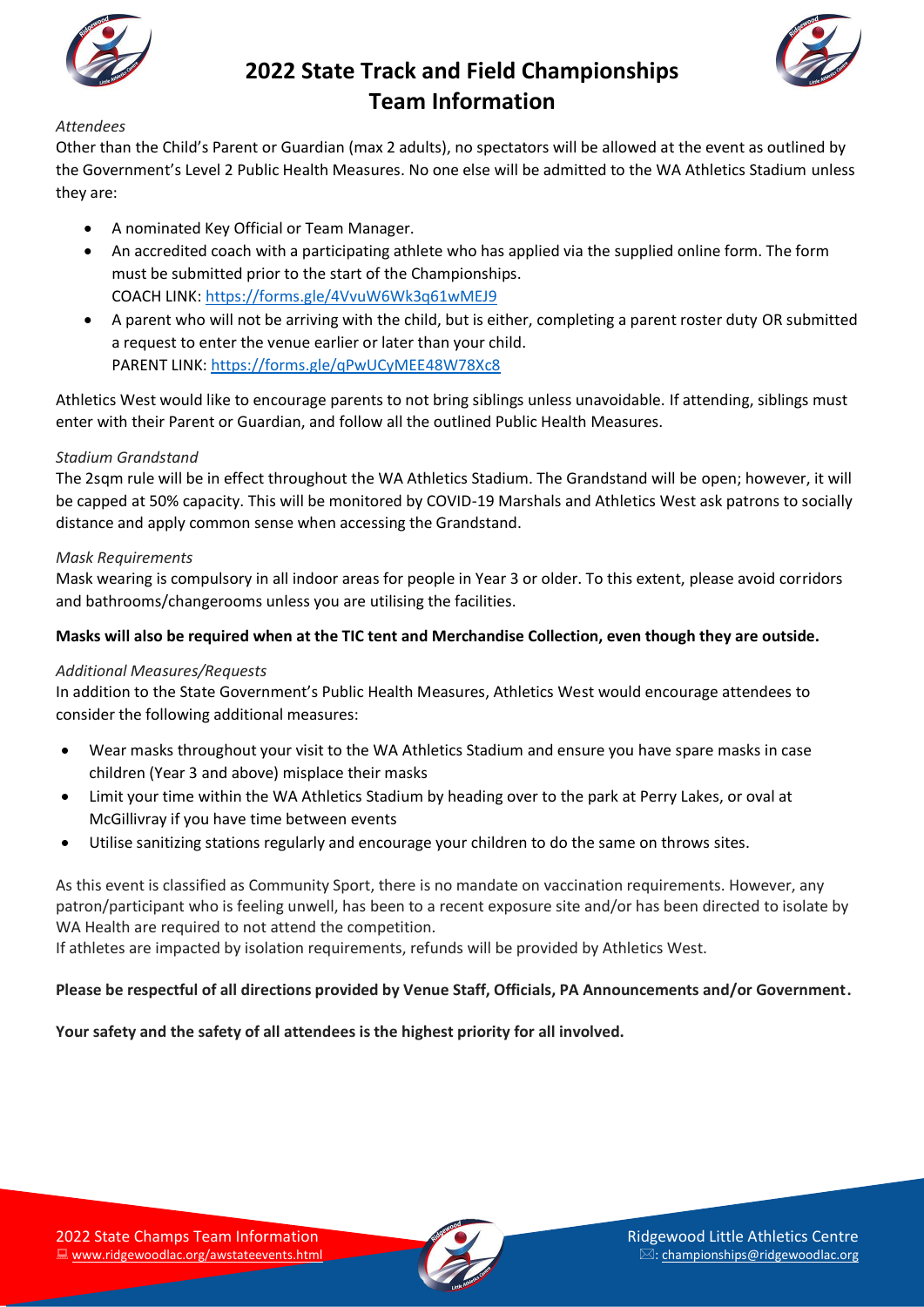



# **Forecast**

The Forecast for the 2022 State Championships [Information Correct as at Tuesday 1<sup>st</sup> March

| Friday 4 <sup>th</sup> March   | Saturday 5 <sup>th</sup> March   | Sunday 6 <sup>th</sup> March |
|--------------------------------|----------------------------------|------------------------------|
| Sunny – Top of 29 $^{\circ}$ C | Sunny $-$ Top of 31 $^{\circ}$ C | Sunny – Top of 31 $°C$       |

With relatively nice weather scheduled for the weekend, please remember to prepare for the forecast. Ensure you have adequate water, food, sun lotion etc.

# **Venue Map**

The Venue map which highlights the location of the Technical Information Centre (TIC), Call Room, First Aid and other important locations is available on the Athletics West Website. (Use the QR Code or Link above)

# **Ridgewood LAC Team HQ**

The Ridgewood LAC Tent HQ will be located opposite the grandstand on the grass bank above the back straight/1500m Start Line/ Triple Jump Pit 4 – Look for the Ridgewood Banners. (Logo on the map)



# **Ridgewood LAC Team Managers**

Team Managers throughout the weekend are as follows:

| Friday 4 <sup>th</sup> March | Saturday 5th March | Sunday 6 <sup>th</sup> March |
|------------------------------|--------------------|------------------------------|
| Paul Phillips                | Paul Phillips      | Paul Phillips                |
| Nienke West                  | Nienke West        | Nienke West                  |

If you have any issues throughout the weekend, please contact the Team Managers on the Centre Mobile: 0498 179 478 or Paul: 0413 603 634

### **Timetable**

The Final Timetable for the championships will be published on the Athletics West Event Page by Wednesday Evening. (QR/Link at start of this document) Please check it carefully to ensure you know the Start Times and Call Room Entry Times for your events.

### **Technical Rules and Regulations**

This event will be run in accordance with World Athletics, Athletics West Little Athletics and Little Athletics Australia Rules. Specific Technical Rules and Regulations for the championships are also being implemented which are available on the Athletics West Website. Updated version will be available from Wednesday evening. (QR/Link at start of this document) It is the responsibility of all families and athletes to have familiarised themselves with this document to ensure you are aware of any specifics for this event (specific note to the Triple Jump Mat availability, High Jump Starting Heights, and regulations regarding Clash of Events)

# **Arrival Information – Team HQ Check In procedure**

All athletes MUST arrive at the WA Athletics Stadium **no less than 45 minutes prior** to your Call Room Entry Time. Please be aware that parking for this event is at a premium and parking close to the stadium may not be available when you arrive. Please also take into consideration the potential delay at the Precinct Entry Point due to high volume of arrivals and implementation of COVID protocols.

Once you arrive at the stadium, please head to the **Ridgewood LAC Team HQ** to check in as noted below: All athletes are to check in for their events each day at the Ridgewood LAC Team HQ at least 30 minutes prior to their first Call Room entry time. Athletes can check in for multiple events at once if appropriate. Athletes will then be required to head to the Call Room on time to enter the Call Room.

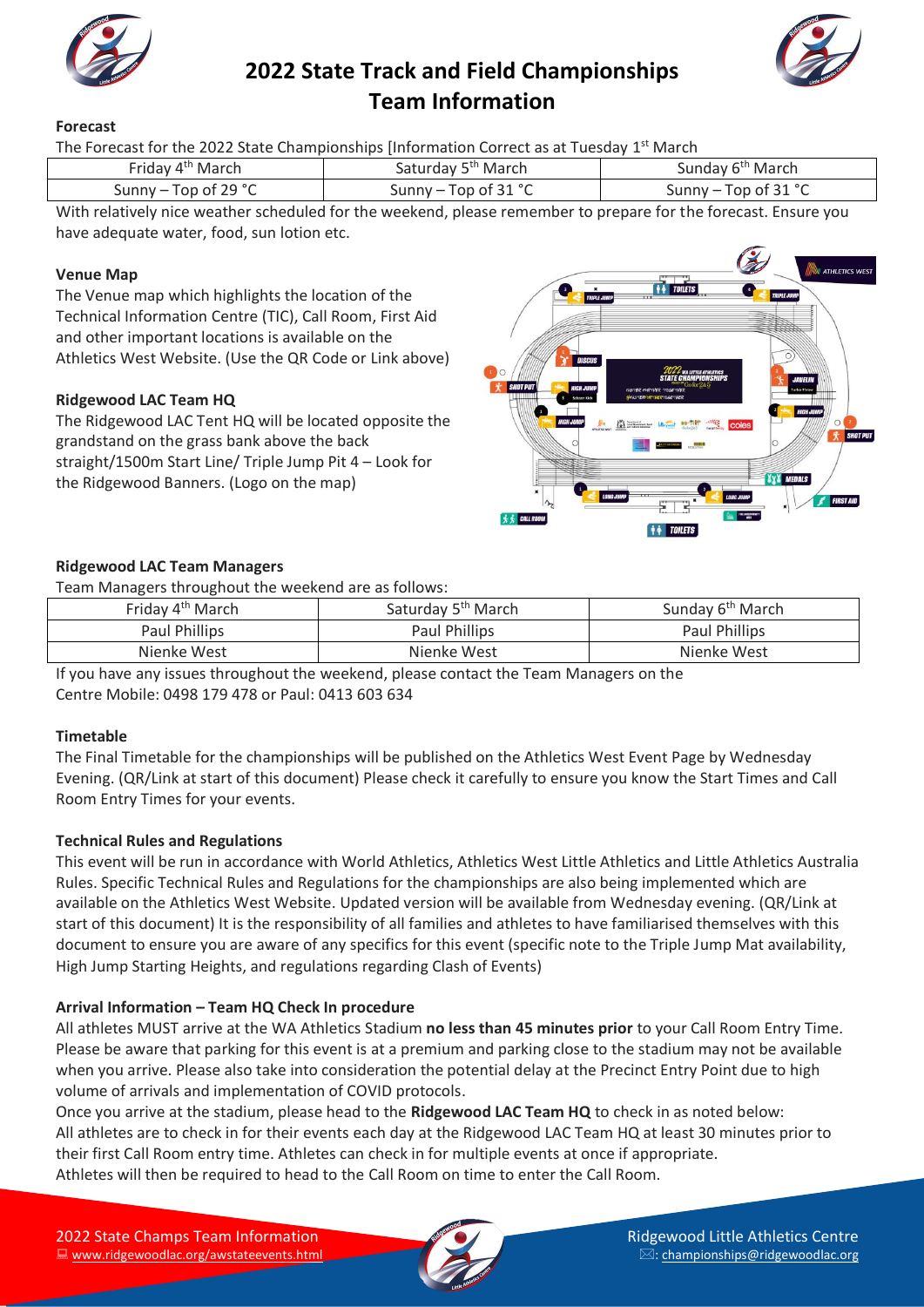

### **Call Room**

As detailed in the Athletics West Technical Rules and Regulations for this event, the Call Room is located at the 100m Start Line end of the stadium.

Track Athletes Call Room Entry will be 20 minutes prior to the Event Start Time.

Field Athletes Call Room Entry will be 35 minutes prior to the Event Start Time.

Note: There will be NO Calls across the main stadium public address system for athletes to head to Call Room. Athletes are responsible for knowing what time to arrive at the Call Room.

There will be a local PA System at the Call Room which will announce events that are being allowed entry at that time. Athletes are not to rely on Public Address systems and be at Call Room ON TIME.

Failure to arrive at the Call Room prior to the last athlete for the event departing the Call Room will result in the athlete not being permitted to compete in the event.

# **Parent Volunteer Roster**

As with all athletics events, parents are required to assist to ensure the smooth running of the event. All families are expected to make themselves available to complete ONE roster as selected from the Roster Availability. For this event, Athletics West has published the Roster online through their website (see QR Code to right) If you have selected your roster, Ridgewood LAC sincerely thanks you for your assistance at this event. If you are yet to select a roster, please scan the QR Code and select a roster. Families who do not sign up for a roster or fail to complete their allocated roster may result in the associated athlete's results not being recognised.

Team Managers and Athletics West appointed Technical Officials are acknowledged as meeting this roster requirement.

# **Roster Check In**

Please sign in for your roster at the **Ridgewood LAC Tent HQ** and then proceed to the **Technical Information Centre (TIC)** which is located near the stadium entry point and Call Room.

The Athletics West appointed Key Officials will be able to answer any questions you have.

Please familiarise yourself with the location of your Roster Site and of course your child's site by checking the Venue Map available on the Athletics West website or on the maps at the TIC.

Volunteers must wear a hat, have enclosed shoes, and take a water bottle with them to their location. Masks are optional but encouraged in areas where social distancing is difficult.

### **Uniform**

As this is a State Championship event, ALL Athletes must compete in the approved Ridgewood LAC Uniform (Singlet and Shorts). If you require Centre Uniform, please contact us ASAP and go to Centre Training on Thursday to purchase uniform.

Athletes may wear a second pair of shorts (compression shorts) underneath the Ridgewood Shorts. These must be either plain black, skin colour or Ridgewood Blue. If any logos are present, these must not exceed 7cm x 5cm (size of a matchbox)

### **Spikes**

Please refer to the Technical Rules and Regulations (included on the Athletics West Website) for the usage and wearing of spiked shoes.

U9/10 - No Spikes Permitted

U11-12 – 100m, 200m, 400m, Short Hurdles, Long Jump, Triple Jump, High Jump and Javelin

U13-17 – Same as U11/12 plus 800m, 1500m and Long Hurdles